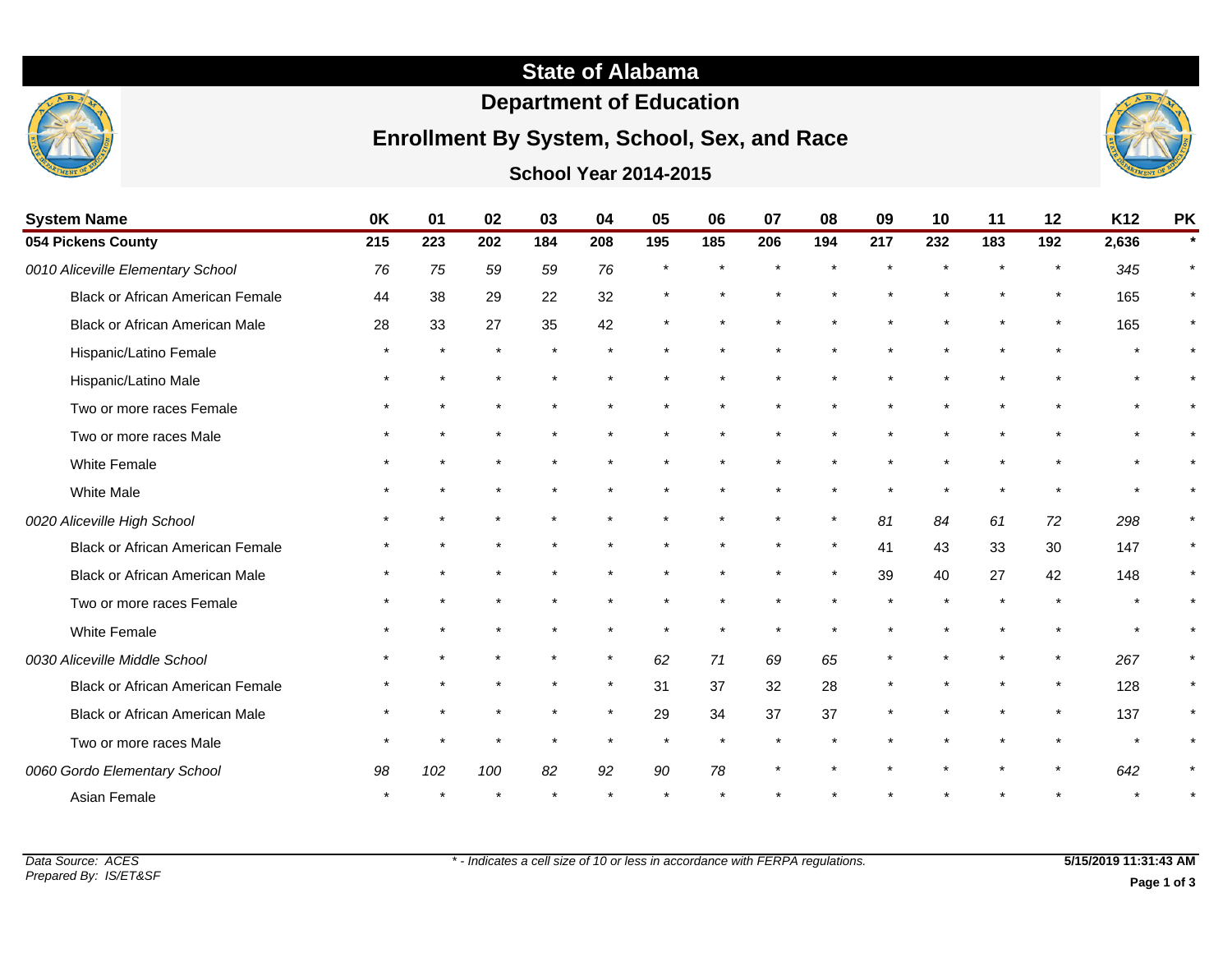## **State of Alabama**

## **Department of Education**

## **Enrollment By System, School, Sex, and Race**

### **School Year 2014-2015**



| <b>System Name</b>                      | 0K      | 01      | 02      | 03      | 04      | 05      | 06      | 07      | 08      | 09      | 10      | 11  | 12            | K12     | <b>PK</b> |
|-----------------------------------------|---------|---------|---------|---------|---------|---------|---------|---------|---------|---------|---------|-----|---------------|---------|-----------|
| 054 Pickens County                      | 215     | 223     | 202     | 184     | 208     | 195     | 185     | 206     | 194     | 217     | 232     | 183 | 192           | 2,636   | $\star$   |
| 0060 Gordo Elementary School            | 98      | 102     | 100     | 82      | 92      | 90      | 78      |         |         |         |         |     | $\star$       | 642     | $\star$   |
| Asian Male                              | $\star$ | $\star$ |         | $\star$ | $\star$ | $\star$ |         |         |         |         |         |     | $\star$       | $\star$ | $\star$   |
| <b>Black or African American Female</b> | 17      | $\star$ | 16      |         |         | 12      |         |         |         |         |         |     | $\star$       | 78      | $\star$   |
| <b>Black or African American Male</b>   |         | 13      | 16      | 15      | 15      | 11      | 11      |         |         |         |         |     | $\star$       | 86      | $\star$   |
| Hispanic/Latino Female                  |         | $\star$ |         | $\star$ |         | $\star$ |         |         |         |         |         |     | $\star$       | 12      | $\star$   |
| Hispanic/Latino Male                    |         |         |         |         |         | $\star$ |         |         |         |         |         |     | $\star$       | 19      | $\star$   |
| Two or more races Female                |         |         |         |         |         |         |         |         |         |         |         |     | $\star$       | $\star$ | $\star$   |
| Two or more races Male                  |         | $\star$ |         | $\star$ |         | $\star$ |         |         |         |         |         |     |               | $\star$ |           |
| White Female                            | 30      | 36      | 32      | 24      | 32      | 29      | 30      |         |         |         |         |     | $\pmb{\star}$ | 213     | $\star$   |
| <b>White Male</b>                       | 39      | 35      | 26      | 30      | 32      | 29      | 28      | $\star$ |         |         |         |     | $\star$       | 219     | $\ast$    |
| 0070 Gordo High School                  |         |         | $\star$ | $\star$ | $\star$ | $\star$ | $\star$ | 91      | 87      | 84      | 93      | 80  | 70            | 505     | $\star$   |
| Asian Female                            |         |         |         |         |         |         |         |         |         |         | $\star$ |     |               | $\star$ |           |
| Asian Male                              |         |         |         |         |         |         |         |         |         |         |         |     |               | $\star$ |           |
| <b>Black or African American Female</b> |         |         |         | $\star$ |         | $\star$ | $\star$ | 12      | 15      | $\star$ | 16      |     | $\star$       | 69      | $\star$   |
| <b>Black or African American Male</b>   |         |         |         |         |         |         | $\star$ | 12      | $\star$ | 19      | 13      | 16  | 14            | 82      | $\star$   |
| Hispanic/Latino Female                  |         |         |         |         |         |         |         |         |         |         |         |     | $\star$       | $\star$ |           |
| Hispanic/Latino Male                    |         |         |         |         |         |         |         |         |         |         |         |     |               | $\star$ |           |
| Two or more races Male                  |         |         |         |         |         |         |         |         |         |         |         |     |               |         |           |
|                                         |         |         |         |         |         |         |         |         |         |         |         |     |               |         |           |

White Female \* \* \* \* \* \* \* 29 32 20 25 28 19 153 \* White Male \* \* \* \* \* \* \* 32 30 32 36 25 28 183 \*